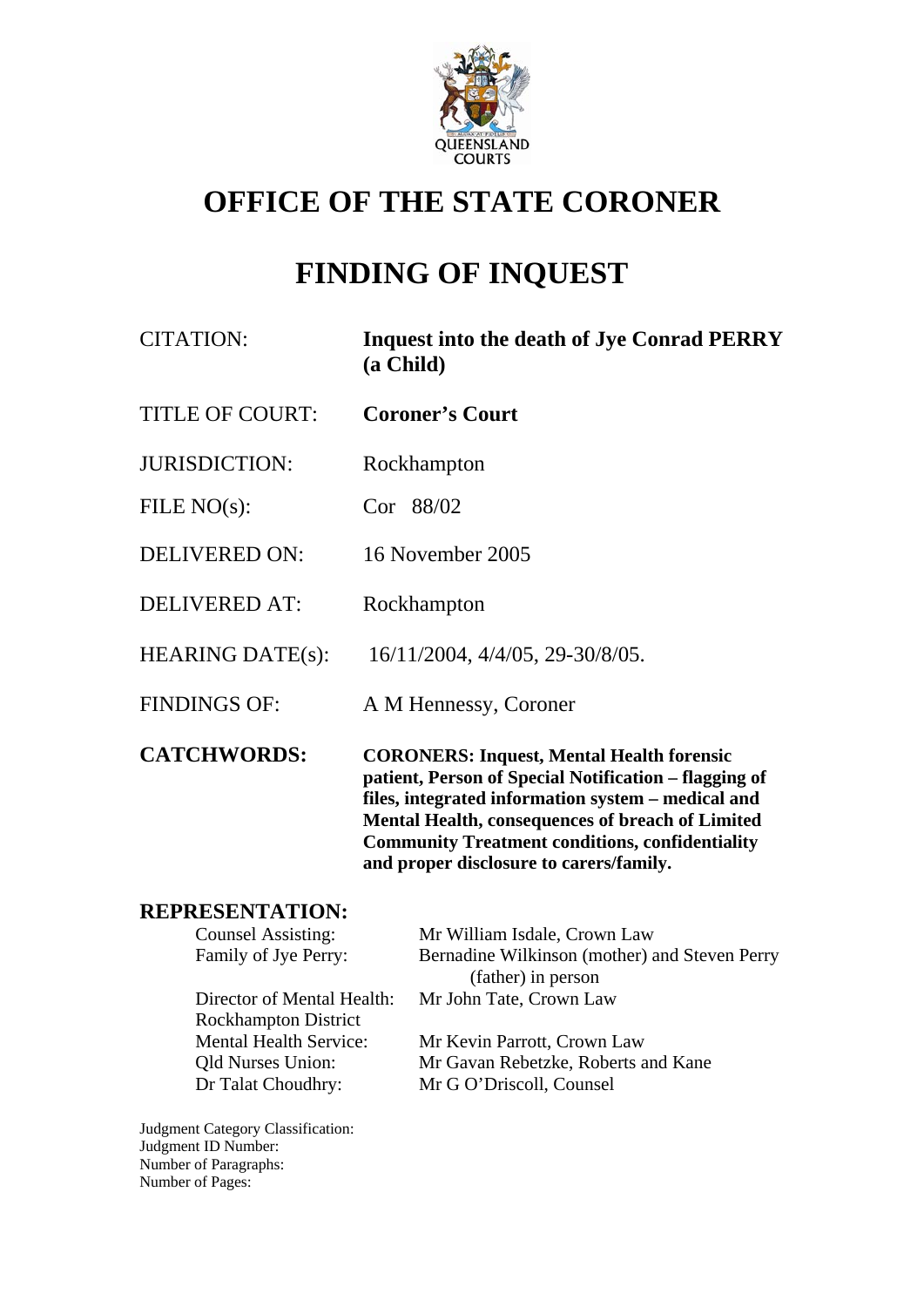## **TRANSCRIPT OF PROCEEDINGS**

CORONERS COURT

HENNESSY, Coroner

No 88 of 2002

#### IN THE MATTER OF AN INQUEST INTO THE CAUSE AND CIRCUMSTANCES SURROUNDING THE DEATH OF JYE CONRAD PERRY

ROCKHAMPTON

..DATE 16/11/2005

CONTINUED FROM 30/08/2005

 $.$ DAY  $7$ 

FINDINGS

**WARNING: The publication of information or details likely to lead to the identification of persons in some proceedings is a criminal offence. This is so particularly in relation to the identification of children who are involved in criminal proceedings or proceedings for their protection under the** *Child Protection Act* **1999, and complainants in criminal sexual offences, but is not limited to those categories. You may wish to seek legal advice before giving others access to the details of any person named in these proceedings.**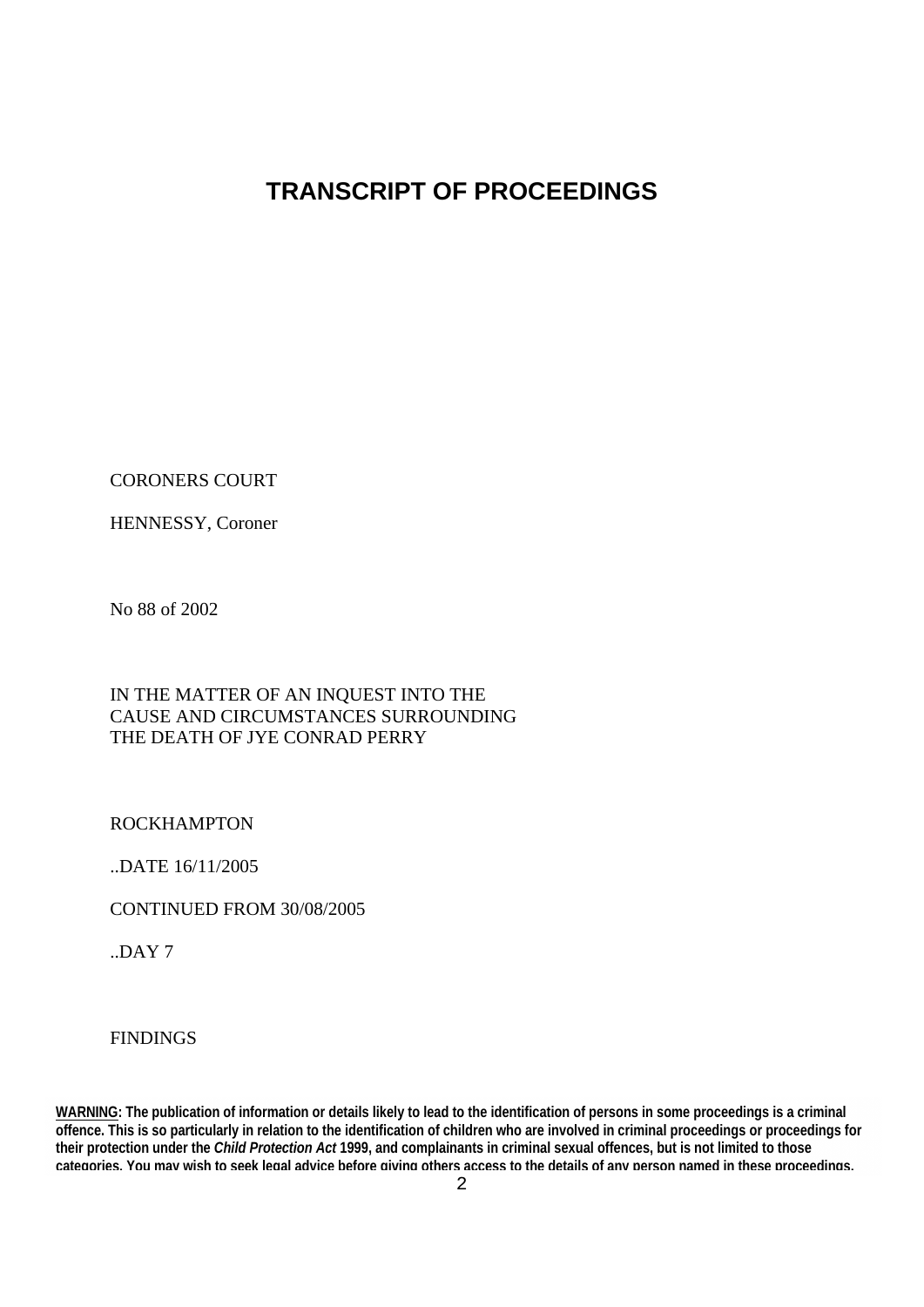CORONER: I will now proceed to deliver my findings and make recommendations in relation to this matter which I note under the previous Coroner's Act.

On the 26th of December 2002 Psychologist Garner and Nurse Hyam were working as the Acute Care Team at the Accident and Emergency Section of Rockhampton Hospital when Ms Natalia Perry presented.

Nurse Hyam was familiar with Ms Perry's case and advised Ms Garner that she was a forensic patient and was being case managed by the Rockhampton Mental Health Service. During the interviews the two women conducted with Ms Perry, she was fatuous in affect but was organised in her thinking. She told the women that she had been at Great Keppel Island for a brief holiday, had unprotected sex during her stay and had jumped off a ferry on the return journey as she did not wish to leave the fellow she had taken up with on the island.

The ferry was at the time at least a kilometre from shore and had to turn around to retrieve Ms Perry from the water. She was returned to the island and the police investigated the matter but took no action. The gentleman friend of Ms Perry thought that she needed some assistance and took her to the hospital.

Ms Perry told Ms Garner and Nurse Hyam that she had not taken her medication for some time but that she wanted to recommence her treatment. She reported previously hearing an argument between Jesus and the devil but did not appear to be hearing voices at the time of the interview. The women were trying to encourage Ms Perry to be compliant with her medication regime and to return to the treatment plan.

It is noted that the focus of many treating practitioners is to foster a therapeutic alliance with patients to encourage mutual respect which is more conducive to the patient complying with treatment. Ms Perry was referred to Dr Choudhry for assessment. Ms Garner did not expect

**50**

**40**

**20**

**30**

**10**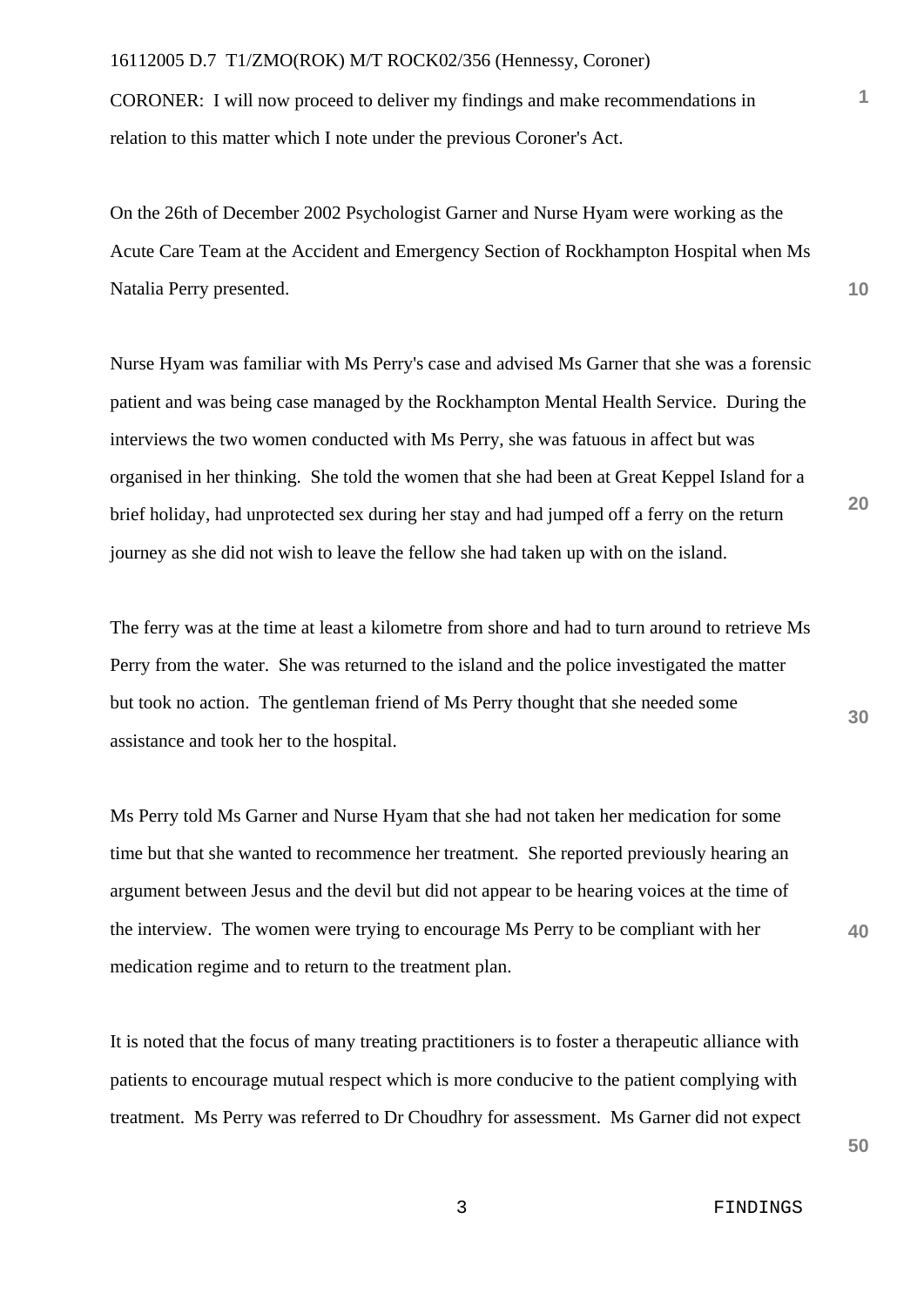that Ms Perry would be admitted to hospital as the general approach was that if a person was prepared to consent to treatment, then admission was not necessarily appropriate.

**10** Dr Choudhry reported that Ms Perry was most concerned about the possibility of unwanted pregnancy and advised that she wished to resume her treatment. He found that she was well-oriented in time and place, was not impulsive at the time, despite her previous and recent impulsive behaviour in jumping off the ferry. She was responsive, calm and patient. She was not exhibiting psychotic symptoms, despite the report of previous delusions and was willing to comply with her treatment plan, despite her admitting that she had not taken her medication for some time.

**20** Dr Choudhry had volume three of Ms Perry's file and determined from the file that she was a known schizophrenic but he did not have access to the information that she was a forensic patient, a person of special notification, or that she had previously killed a child.

Dr Choudhry further stated that in Ms Perry's situation, mental status can be variable from day-to-day, hour to hour. Her chart indicated that she had been stable for some time. Dr Choudhry had spent a significant period of time with Ms Perry and seems to have conducted a thorough assessment of her and I was most impressed by him as a witness.

It is impossible to know whether further information regarding Ms Perry may have made any difference to Dr Choudhry's decision to return her to the community rather than admitting her, but it seems very unlikely, given her expressed willingness to comply with treatment and the prevailing treatment focus.

Following Dr Choudhry's assessment, Ms Garner and Nurse Hyam drove Ms Perry home. Ms Garner gave evidence that a young child was present at the house when they arrived. An offer was made to speak to the family which Ms Perry refused. Shortly after being taken home, Ms

**50**

**30**

**40**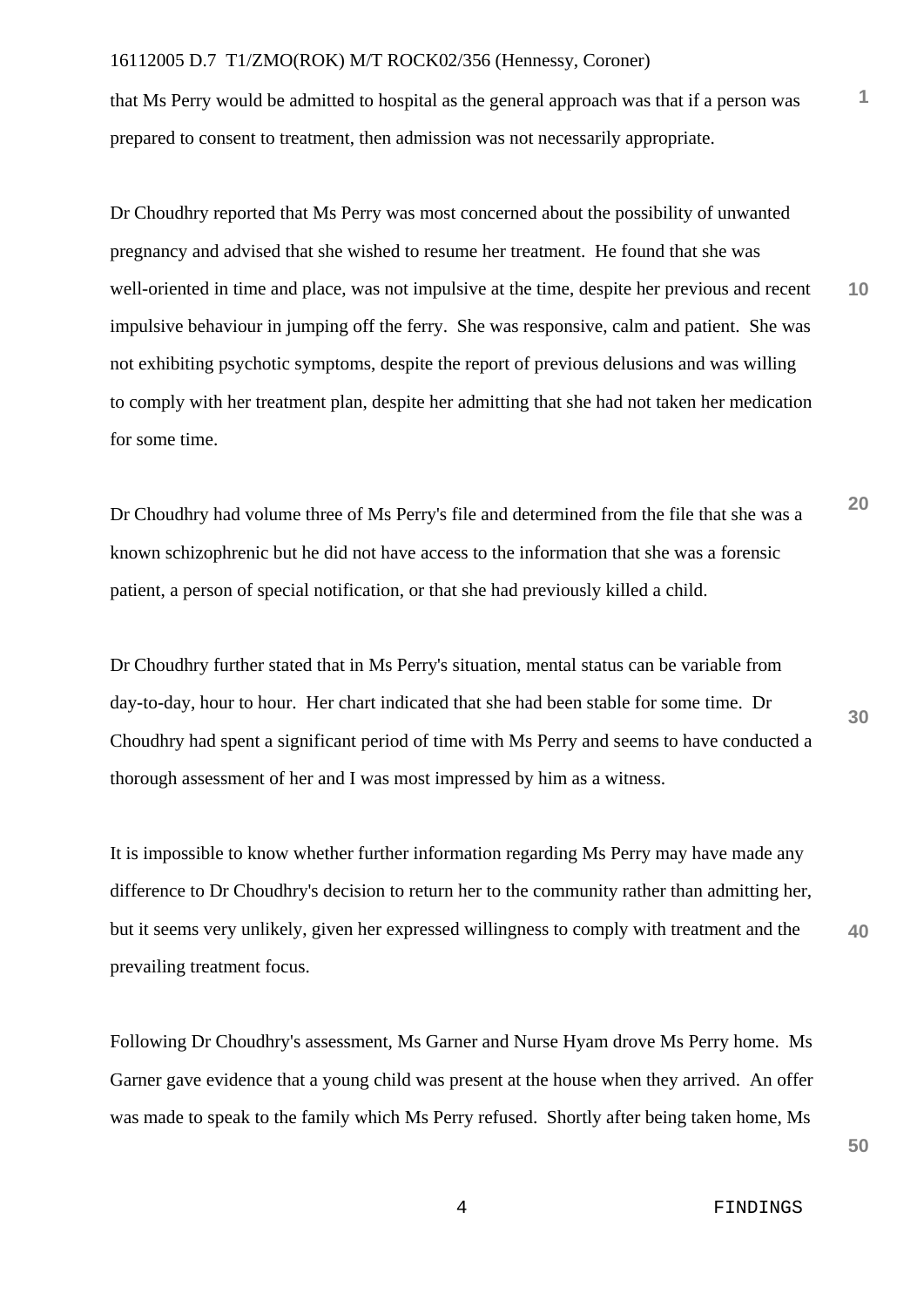Perry stabbed and killed her three year old nephew in the setting of an apparent exacerbation of her psychotic illness.

Jane Hutchins, a nurse with the Indigenous Mental Health team at the Rockhampton Mental Health Unit, had been working with Ms Perry for some time. She gave evidence that she had visited Ms Perry at her home on many occasions over an extended period of time.

On some occasions, there were young children also in the home. Ms Hutchins gave evidence that the children related well with Ms Perry. There were a number of changes in Ms Perry's mental state over the period of time but she was always cooperative and presented well. She did not like to be alone but otherwise seemed to cope with life.

Ms Hutchins gave evidence that the fact of children being in the house did not necessitate any risk assessment. It was not considered to be a hazard because it was assumed that Ms Perry was not considered a risk when she was returned to the community. Her psychosis was considered to be under control. Ms Hutchins stated that the staff were not informed that Ms Perry posed any risk to children. Further, the staff who had taken Ms Perry home did not know whether she had recommenced her medication at that time.

Ms Hutchins confirmed that it was Ms Perry's responsibility as part of her being in the community to take her medication. Ms Hutchins had spoken with Ms Perry's father and sister on a couple of occasions about her treatment but there was no regular communication with the family. It was occasional at best.

There was no specific discussion with family members to monitor the taking of medication in any way. The drug that Ms Perry was taking, Risperidol, was a daily dosage drug and it was estimated that the dose was suitable for a 24 hour period with the person becoming free of the effect of the drug within about four to five days, according to Dr Choudhry.

**20**

**1**

**10**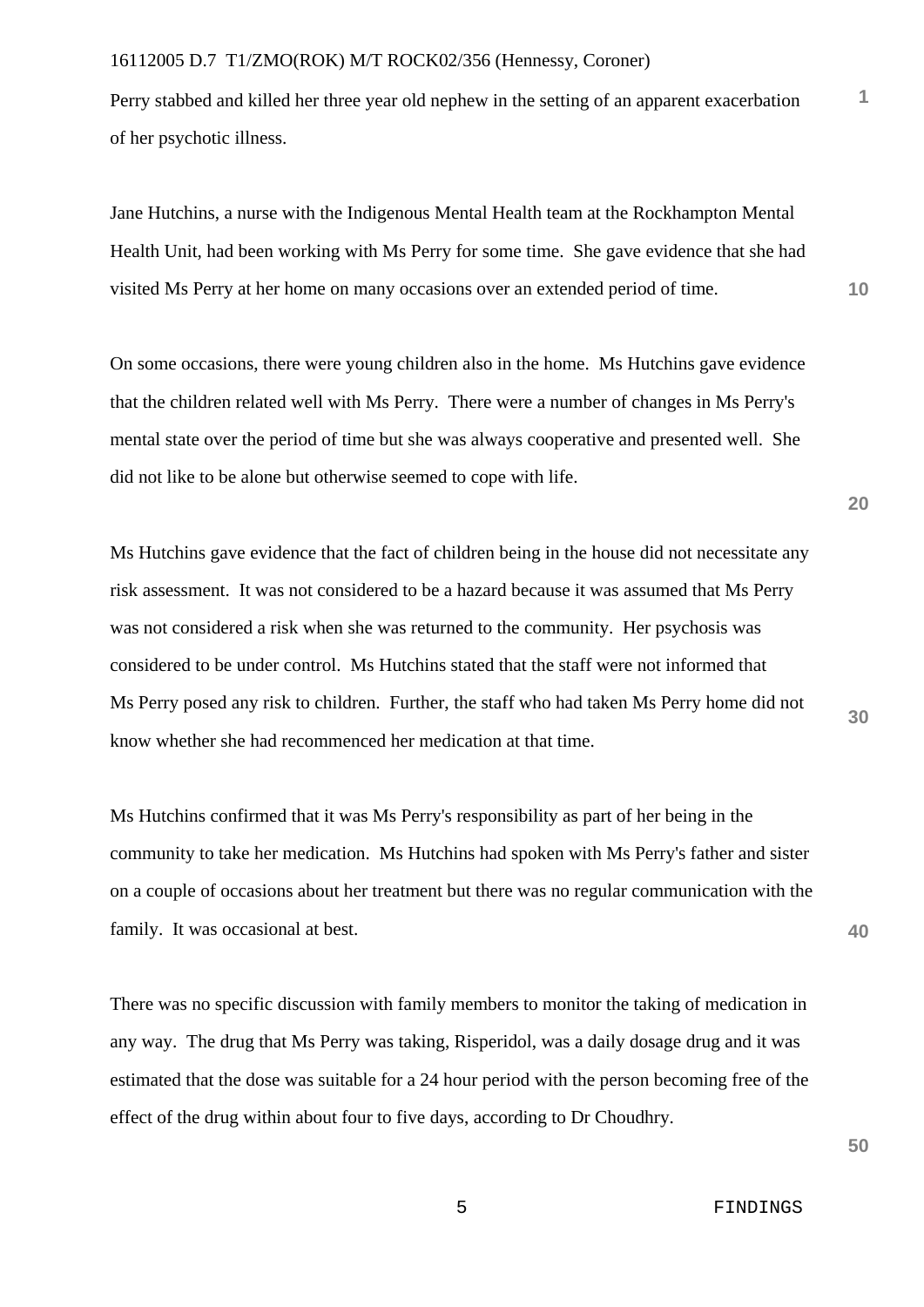On her report of being off medication for some time, it was probable that Ms Perry was drug free as at the 26th of December.

In the Director of Mental Health's submission to the Coroner in this matter, the key principle of treatment of mental health patients was stated to be "the need to balance the rights of individuals to optimal care provided in the least restrictive setting".

It was also a stated policy of providing a higher level of oversight of care of persons with special notification and for treatment to take into account past harm caused by the patient, public sensitivity and community safety.

Ms Perry had a diagnosis of chronic schizophrenia and was at the time of the incident a forensic patient by order of the Mental Health Court and was classified as a person of special notification.

Ms Perry was the subject of this order after being arrested for the murder of her young child. She was removed from the criminal justice system by the Mental Health Court.

Dr Kingswell gave evidence that:

"The forensic order will generally remove somebody from the criminal justice system to the care of Health with the expectation that Health will manage that person's health needs and to the greatest extent possible, prevent further offending."

(page 340 of the transcript)

Following a period of time as an in-patient, the Mental Health Review Tribunal determined that Ms Perry be released on limited community treatment or LCT.

**20**

**10**

**1**

**30**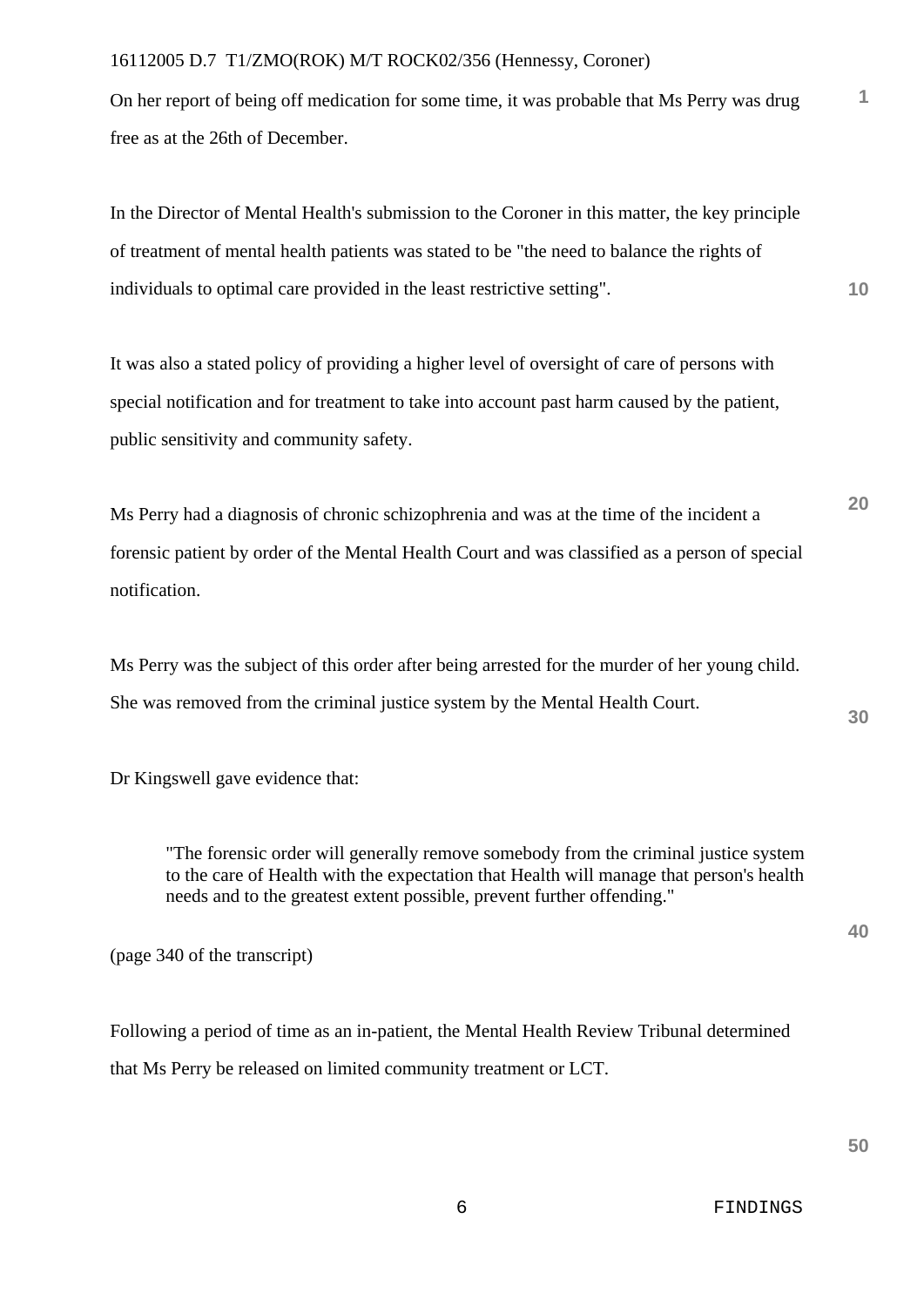The LCT allows the patient to be released into the community to continue with treatment which is usually subject to certain conditions tailored to the circumstances of the particular person. Conditions can relate to residence during treatment, attending appointments for care, use of alcohol and drugs, taking of medications, et cetera. The release would usually be a slow and gradual process with persons charged with murder in order to gradually test the person's ability to comply with leave conditions.

Consequences of failure to comply with conditions could include a return to hospital to have the taking of medication supervised or the use of alternate forms of medication or daily visits by Mental Health staff to supervise medication.

**20** At the present, a review of the LCT's is tending towards clear decision trees being set down for dealing with failures to comply with treatment conditions. A consistent approach and clear direction adopted across the State and even within one Mental Health unit would be beneficial for treating doctors and patients alike.

An additional level of review is now provided by the LCT committee which reviews documentation and recommendations to be provided and made by the treatment team to the Mental Health Review Tribunal for the six monthly review of all persons on LCT's.

**40** Persons on forensic orders may also be categorised as Persons of Special Notification (PSN) as in this case if they have been charged with a serious offence. Once identified as such, the person's chart is now flagged. Treatment plans for persons of special notification are subject to monthly review by a psychiatrist and weekly by case workers.

It has been said that there is a continual and close follow-up of persons of special notification and a higher level of support, as opposed to other patients where intervention would usually

**50**

**30**

**10**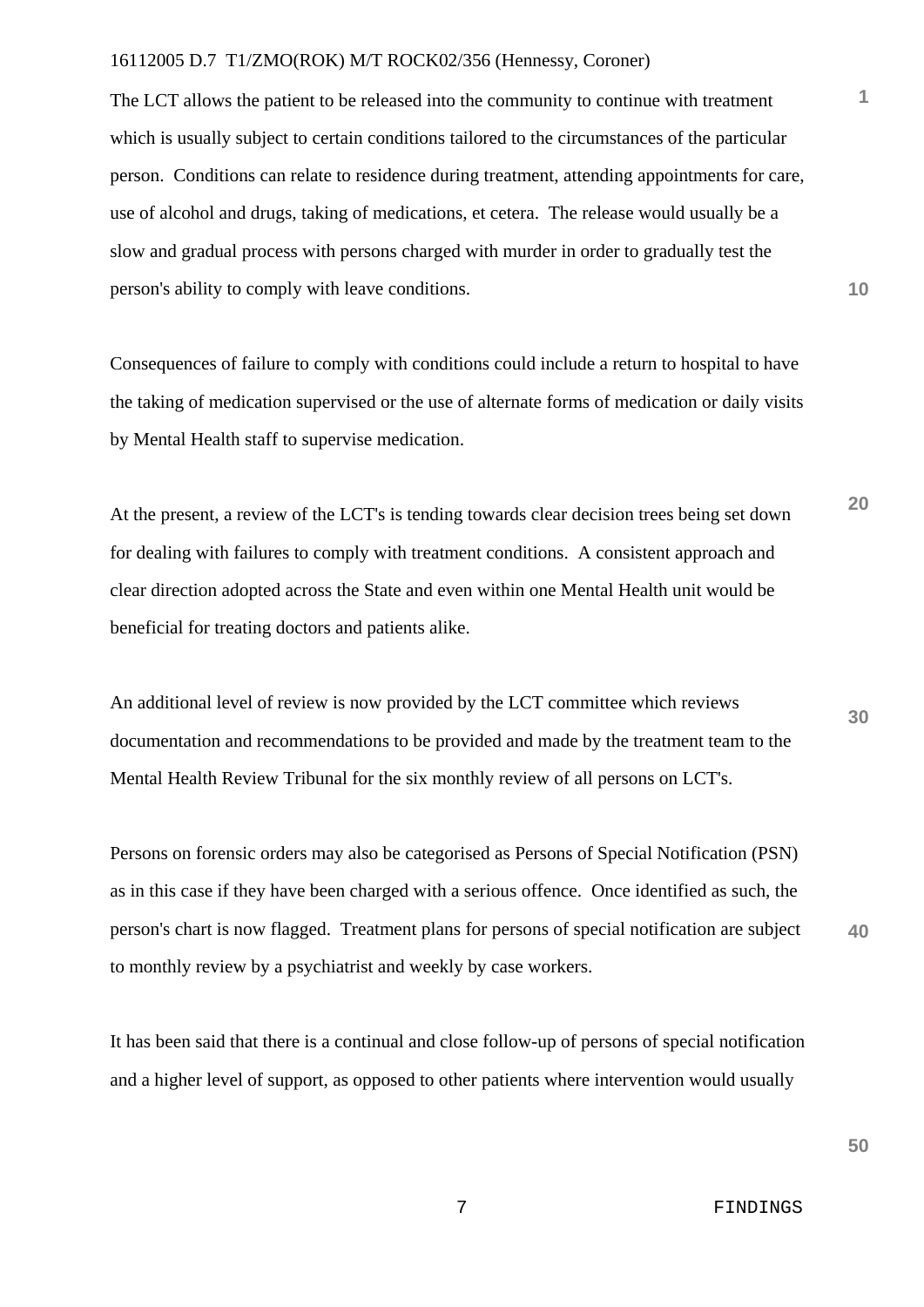decrease over time. Reports are required to be submitted to the director of Mental Health by an authorised psychiatrist in relation to persons of special notification.

Flags on charts in relation to forensic order patients are essential to draw the treating officer's attention to the relevant aspects of the patient's classification and other information on the forensic patient summary sheet. Dr Rofe described the information in the file:

"There are several summary sheets that can quickly alert the Mental Health Act clinician as to the seriousness of the patient presenting and indices such as the date of the index offence, the index offence, circumstances relating to it, mental state at the time of offending, significant systematology at the time of the offence, stresses environmental or relationship - at the time of the offence, issues of substance use or misuse, static risk factors and other information relevant to the offending behaviour".

It is obvious that this information could be crucial to treatment decisions being made in relation to the patient. The flag also needs to be very prominent and in a position where it is ensured that it cannot be obscured from view. Each volume of a multi-volume file needs to be marked with the flag and contain the background information.

It is also essential that the practice is uniform around the State to provide consistency in the event of patients and Mental Health staff moving between regions.

Following this tragic incident, Queensland Health conducted a review into the care of Ms Perry. That review and the review of sentinel events, deaths in Queensland in 2002 to 2003 involving people with serious mental illness including suicides and murders, have led to a number of initiatives to improve the quality of care provided, particularly to forensic patients.

The review was presented to the Director-General on the 9th of March 2005 with nine key recommendations, one of which relates specifically to the improvement and standardisation of processes for the management of persons on forensic orders and persons of special notification.

**50**

**10**

**1**

**40**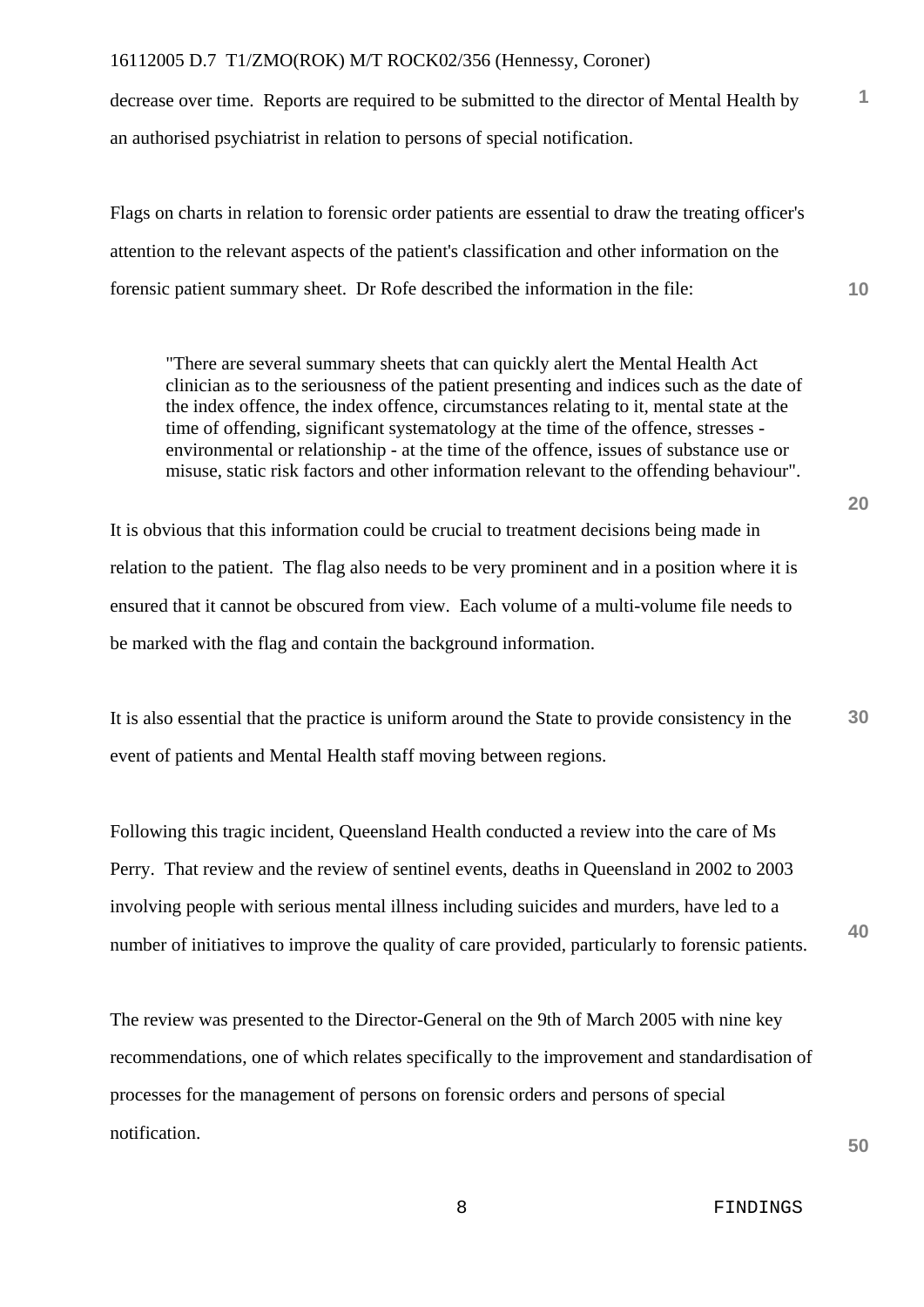A further recommendation related to the provision of training for emergency department staff to ensure appropriate assessment of mentally ill persons presenting to the department. It would seem appropriate, then, that the information systems of the Emergency Department and the Mental Health unit be complimentary and sufficient to allow access for staff to both the person's Mental Health records and health records.

Treatment plans now include risk management or action plans that outline the response to the failure to comply with treatment or LCT conditions. Persons of special notification who are pregnant or have dependent children are subject to risk assessment and management strategies to ensure the safety of those children. It would seem sensible that this be extended to persons residing with children, especially where the index offence related to children.

Forensic liaison officers have also been introduced into the Mental Health service. Dr Kingswell's evidence suggested that the duties of the position could be better identified and standardised to provide more effectiveness from the position.

It would seem that if the officers are in a unique position to be a conduit of information regarding patients in their district, particular secure patients and those in the criminal justice system, forensic liaison officers have intimate working knowledge of all clinical aspects of patients on forensic orders or persons of special notification and it's said that these workers are easily accessible to any member of staff.

Since this incident, staff undergo training and risk assessment and management of forensic patients. At present when a forensic patient is being treated in Accident and Emergency, the registrar is required to consult with a consultant psychiatrist in relation to the patient. In-service training and orientation for new staff has been improved and upgraded. Medical staff are tested for competency in understanding of the Act before being authorised.

**1**

**10**

**20**

**30**

**40**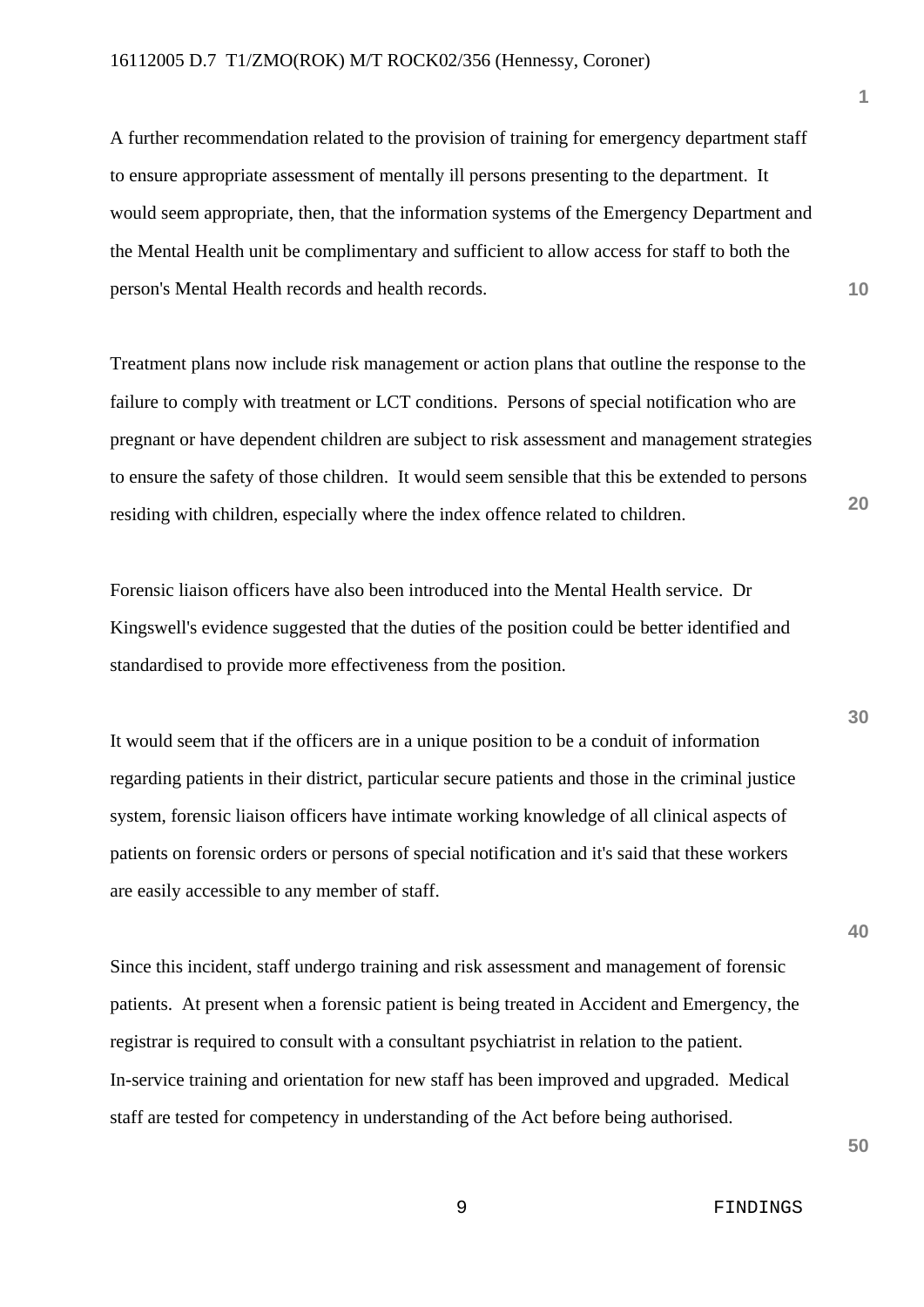There are weekly administrative audits of case management and auditing of forensic treatment plans. Risk assessment is built into plans and auditing procedures. A state-wide clinical risk assessment and management training project has also been commenced. There has been an improvement and standardisation of processes of management of forensic patients and persons of special notification, I have been told.

An issue in this matter arises from the failure of staff delivering Ms Perry to her father's home to discuss that day with the family members living with her - primarily her father and brother - of her change in circumstances. An offer was made by the staff dropping Ms Perry home to talk to her family but she declined the invitation. The staff took the view that it would be a breach of Ms Perry's confidence to then speak with the family. It must be said that the staff did not consider that there was anything extraordinary in the behaviour of Ms Perry and relied on Dr Choudhry's assessment that she was not at the time psychotic.

Section 62 of the Health Services Act provides for confidentiality to be maintained in relation to health issues for any person. There are a number of situations in which it is permitted for a health professional to disclose information regarding the health of another to other persons.

It seems to me that the sections may not prohibit the disclosure of certain information in this type of situation but the Mental Health professionals who gave evidence at the Inquest seem to believe that the section was interpreted much more narrowly in this regard. That doubt should be removed.

Mr Steven Perry, the father of the deceased child, Jye, who lived in the house at the time, stated that if someone had told the family of the unusual events of the days that Ms Perry had been absent from her home preceding the event, that the family would have been aware that all was not well with her.

**1**

**10**

**30**

**20**

**40**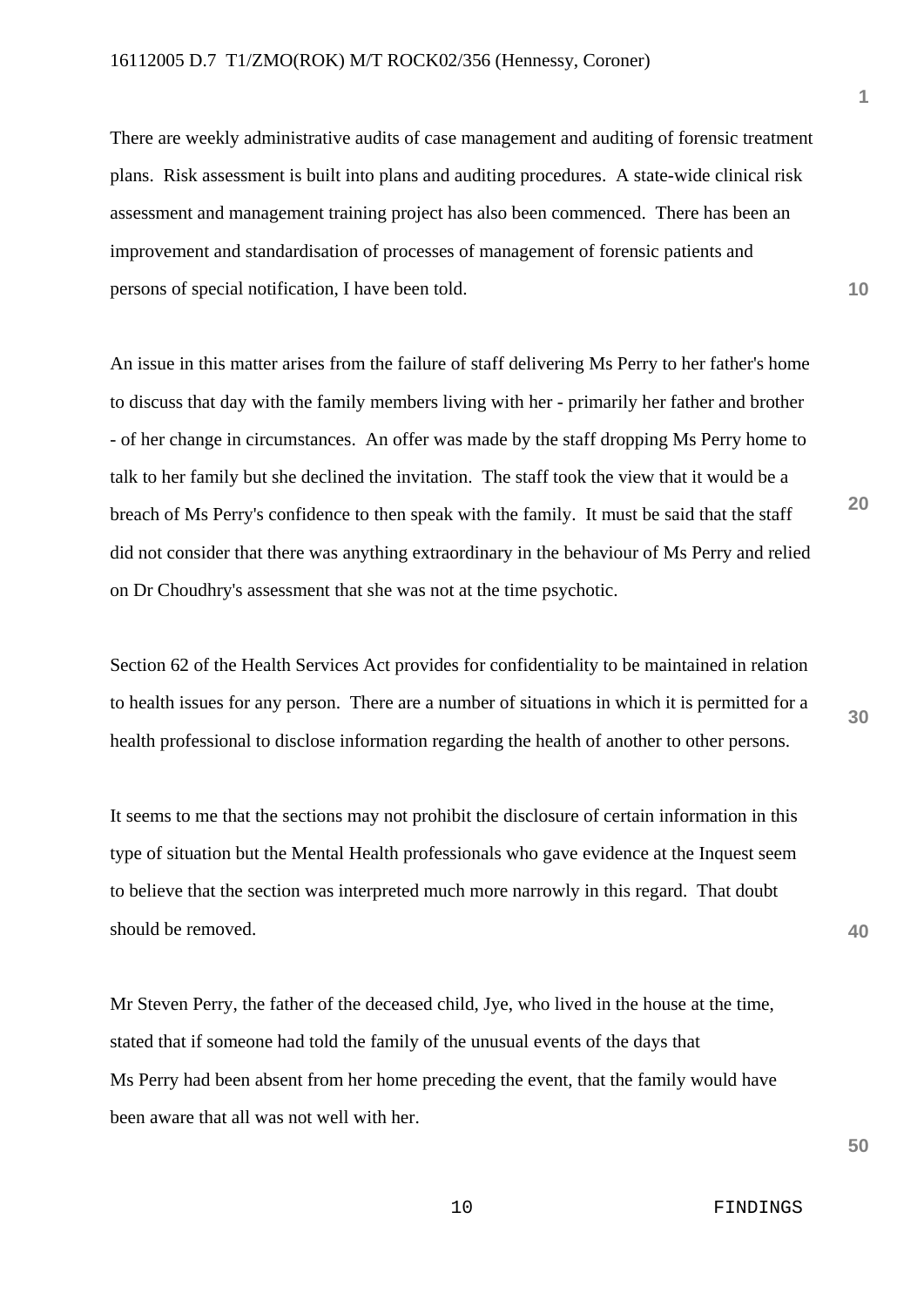The family knew Ms Perry better than anyone else and were well aware of the fluctuations in her condition from time to time. As it was, she seemed okay to them but they were not aware that she had not been taking her medication for some time and they were unsuspecting regarding any resulting instability.

The family were generally relying on the fact that she had been released into the community and they felt from that action that nothing would happen again in the future. They had not been given any advice of what to expect or warning signs to look out for, said Mr Perry.

It would seem that those providing care for persons under treatment should have the right to be informed of information necessary to carry out their carer's role and for the protection of others in the household. Medical staff need to be "advocates for the person's well being, not necessarily their wishes", in Dr Kingswell's words.

It may be considered that to rely on the wishes of a person who may not necessarily be stable to know what is in their best interests or in the interests of others is a risky undertaking. There is obviously a need to balance the rights of the person under treatment and the carer's need to know.

Information should only be shared with people who have a clear responsibility to provide care and support for the person. In order to protect the person's rights, an intervention to discuss matters with family or carers without consent should be an action of last resort. One resolution to the confidentiality question, apart from amending the section, may be to include a condition in the LCT to allow staff to share information with key people in certain situations.

**10**

**20**

**30**

**40**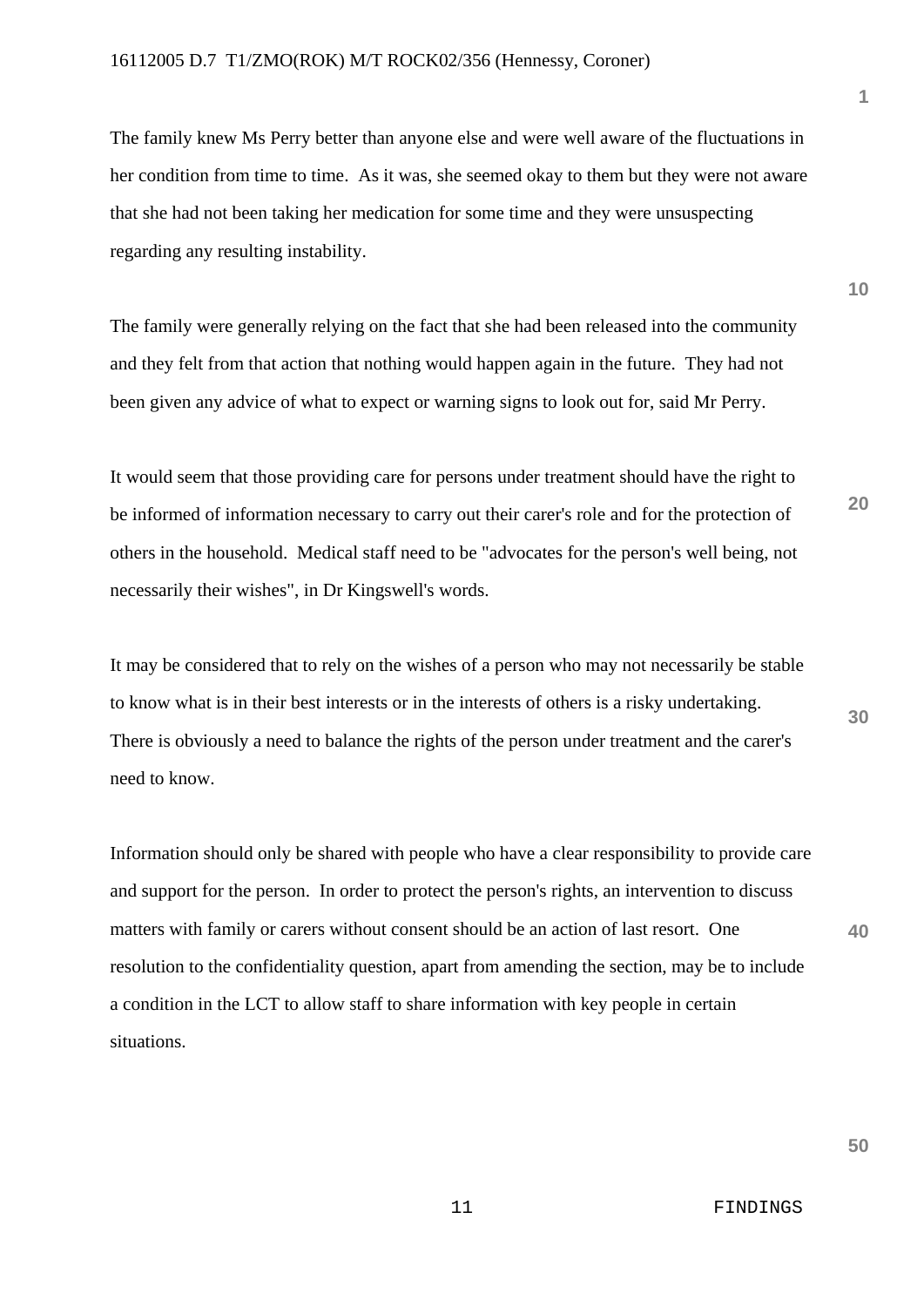If treating practitioners were to take into account past harm caused by the patient, public sensitivity and community safety in this case, they have failed. There was no risk assessment of Ms Perry in relation to her access to children in unsupervised conditions. Assessment of home arrangements and other occupants of the house is needed, especially in these circumstances.

Risk management of Ms Perry's treatment was not what it could have been and there would seem to have been insufficient monitoring of her medication compliance and attendance at appointments over a period of time.

In relation to the findings themselves, I formally find that the deceased child was Jye Conrad Perry, born on the 2nd of February 1999 and that he died on the 26th of December 2002. I find that Jye died as a result of fatal stab wounds to the heart at the hands of his aunt, Natalia Perry, in his father's home during an apparent exacerbation of Ms Perry's mental illness diagnosed as schizophrenia.

There are some recommendations that I would make with a view to this particular situation or similar situations, not resulting in injury to any person in the future:

> 1. That Queensland Health progress as soon as possible a Mental Health information system that interfaces with the Emergency Department information system to allow sufficient access for staff to both a person's mental health records and health records, particularly the person's status under the Mental Health Act, any flags in relation to treatment plans and conditions in order to allow for appropriate and effective treatment of the person's presenting issue, based on accurate and complete medical and psychiatric information;

**10**

**20**

**1**

**30**

**40**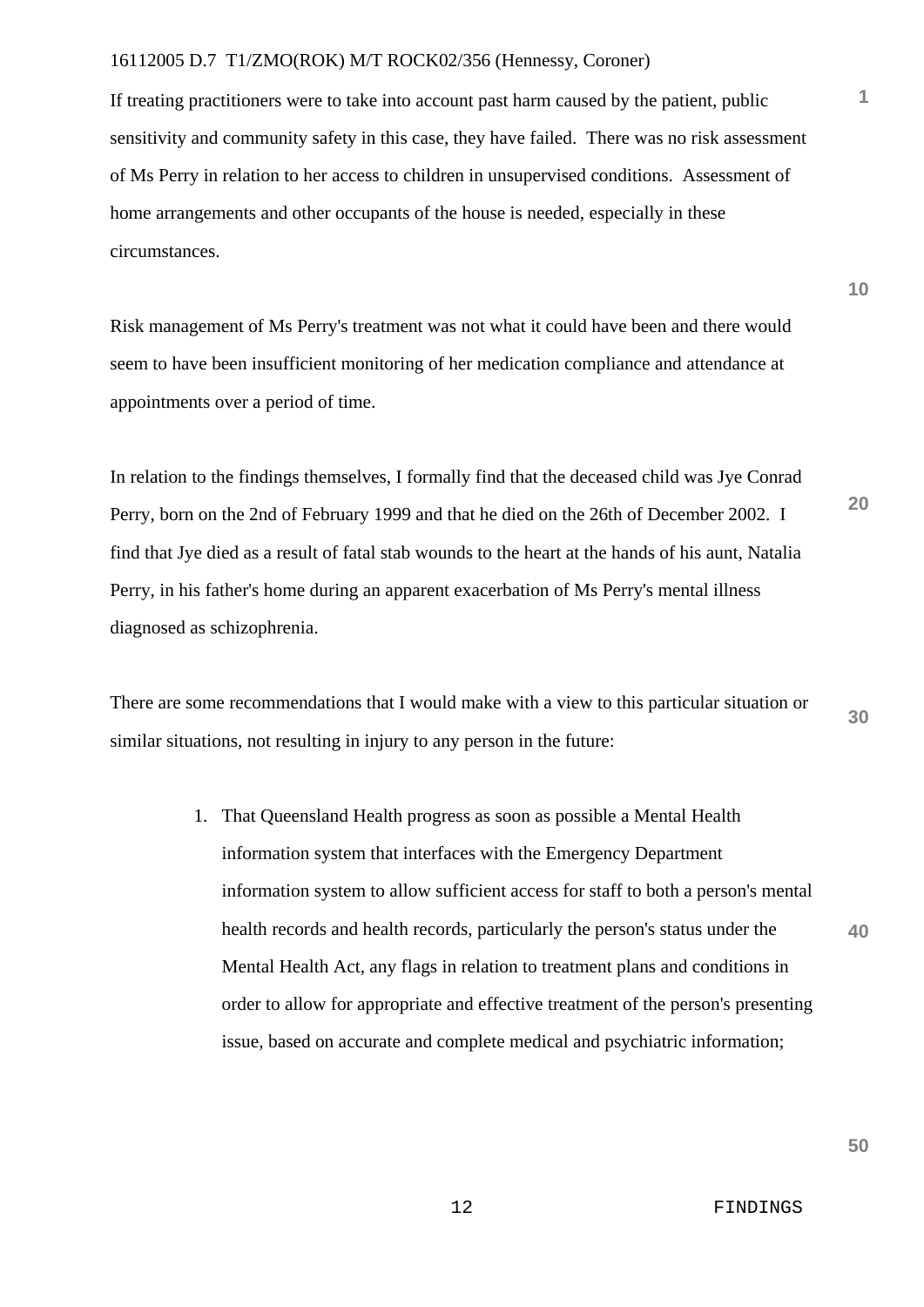- 2. That Queensland Health ensure that a state-wide uniform practice be adopted for forensic patient files to be flagged, drawing attention to a forensic patient's summary sheet. That such flags be situated prominently and in a position where it is ensured that they cannot be obscured from view in each volume of the patient's file;
- 3. I support and encourage the continuation of the improvement and standardisation of processes of management of forensic patients and persons of special notification, in particular, the development of clear decision trees for dealing with failures of patients to comply with treatment conditions in LCT's;
- 4. That the risk assessment and management strategies to ensure the safety of the children presently in place for persons of special notification who are pregnant or who have dependent children be extended to cases where children reside with the person receiving treatment, whether full time or part time, particularly where the event resulting in the forensic order involved an injury to a child;
- 5. That Queensland Health review and implement changes to the present confidentiality provisions to ensure that confidentiality of the person receiving treatment is balanced with the rights of the public to protection against the risk of harm, including the persons who have responsibility to care for and support the person under treatment and other members of the household. In particular, that there be sufficient provision in the Health Services Act to provide for Mental Health staff sharing information regarding the patient with key people in certain circumstances; and
- 6. It would assist Coronial inquiries for the Queensland Police Service to have direct access to medical staff for the purposes of taking statements or obtaining

**10**

**1**

**20**

**40**